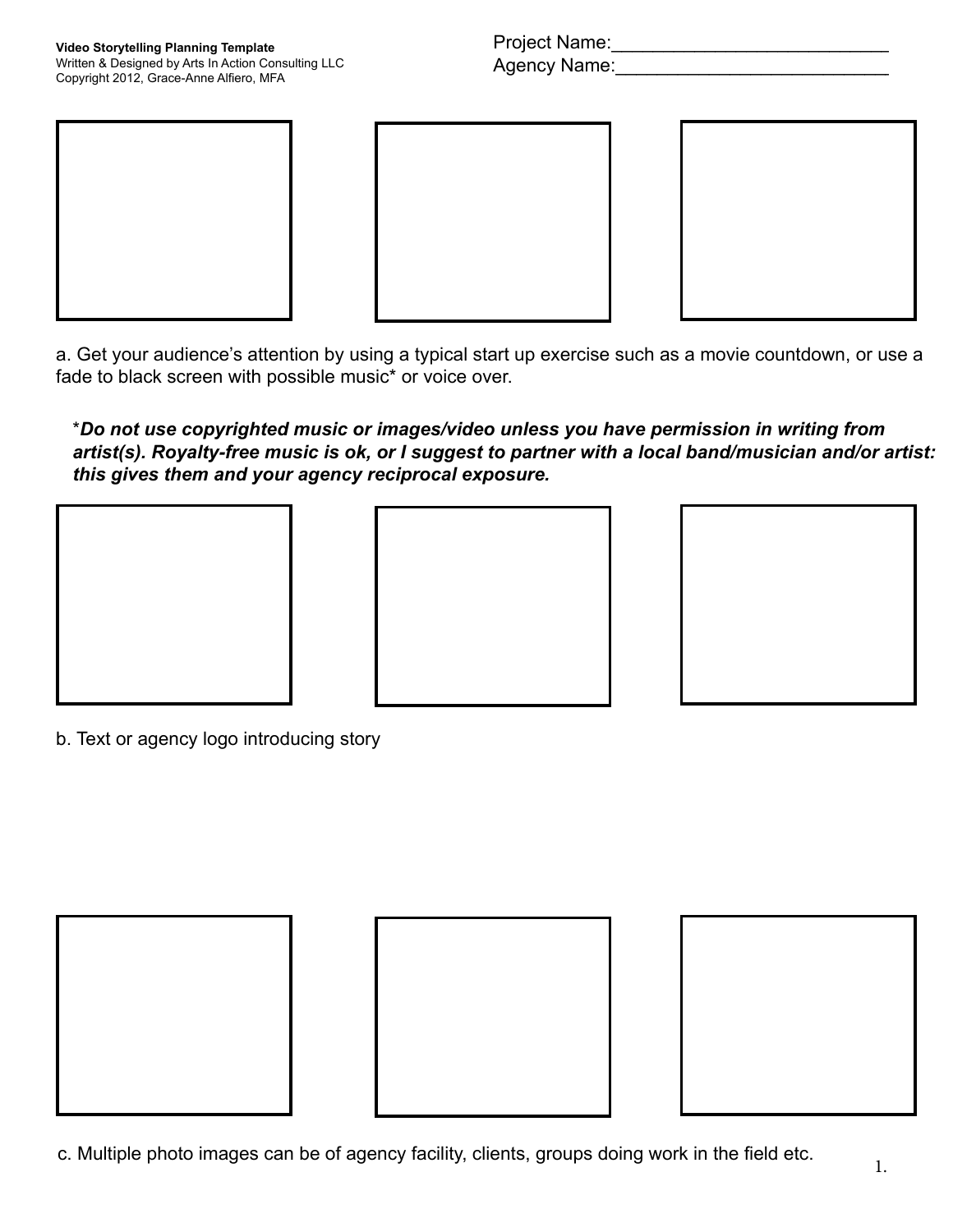

d. Video images that further exemplify text & photos







e. Text with music that further tells story, possibly a quote or a statistic, remember to always source your quotes and stats!





f. More images following text











g. Video interviews with client, student, staff person or volunteer…someone who can be voice of the agency (most effective if end user is utilized.







h. Text that states goal of video message.

i. Video image of person reinstating that goal in a similar but different way.











j. CALL TO ACTION! Choose the most interactive way your agency can ask viewer to get involved.